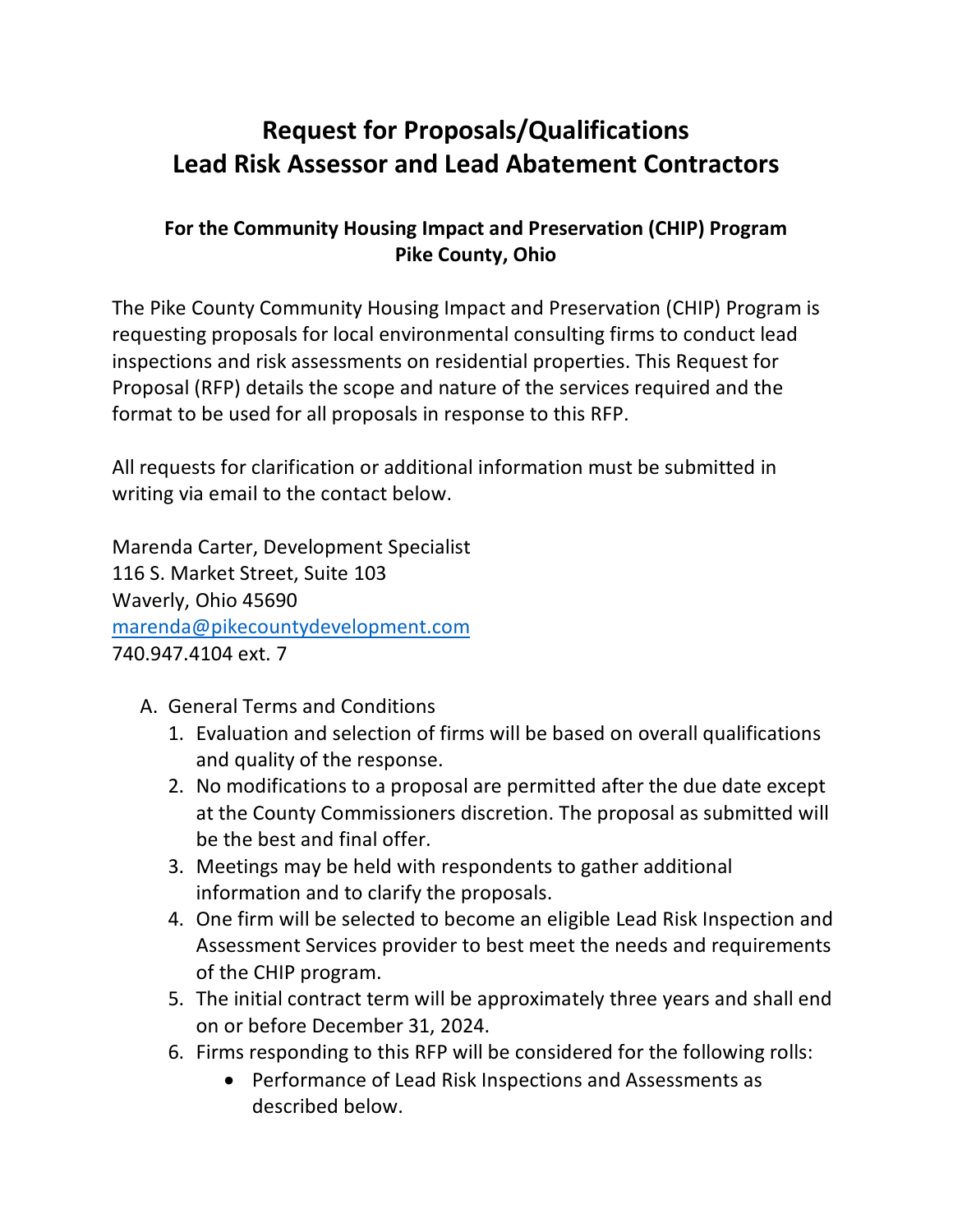### B. Respondent's Qualifications

Respondents should provide the following information as evidence of qualification:

- 1. General information:
	- 1. Firm name and background information.
	- 2. Name, title, certification, and contact information for the person with full authority to act on behalf of the responding firm.
	- 3. Name, title and certifications for all State certified Lead Risk Assessors/Inspectors employed by the firm. Any lead inspection/risk assessment must be performed by a state-certified lead risk assessor who is knowledgeable and experience in the HUD Guidelines protocol.
	- 4. If the work will be completed by a team, please establish clear lines of responsibility within the team upon which the county can rely during implementation of the contract.
	- 5. Please indicate if the responding firm is a registered small business enterprise or a women's business enterprise.
- 2. Experience:
	- 1. Please describe the expertise and qualifications of the firm, and any personnel who would be assigned projects, including supervisors, if selected.
	- 2. Provide three (3) examples of lead inspections and risk evaluations performed by the firm in compliance with 24 CFR Part 35, U. S. Department of Housing and Urban Development's Lead-Based Paint Poisoning Prevention in Certain Residential Structures; 40 CFR Part 745.
- C. Scope of Services:

Pike County anticipated Lead Inspections and Risk Assessments of homes that qualify for participation in the CHIP Housing Program. It is expected that work will continue through the end of 2024.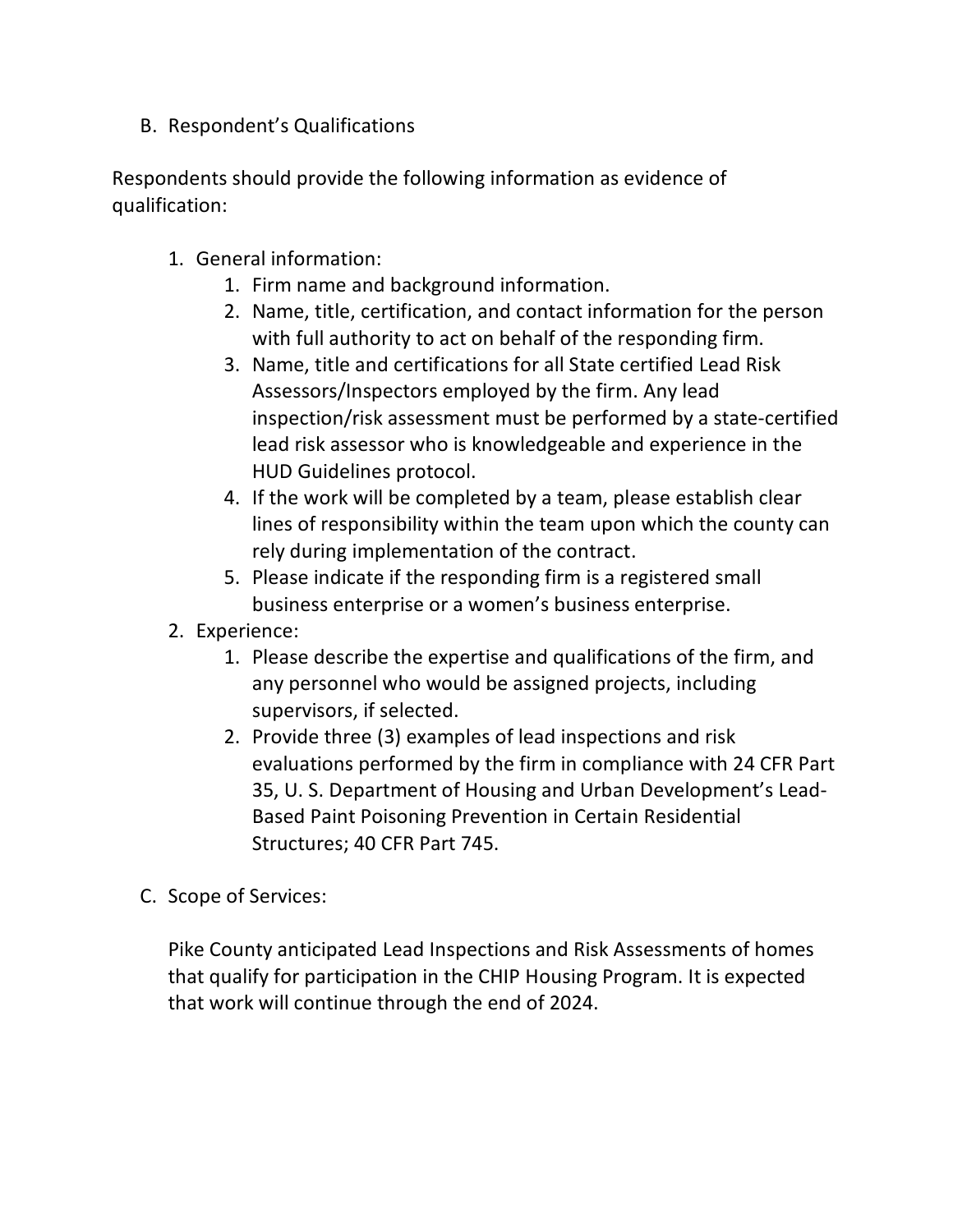The selected firm(s) will be expected to perform the services, comply with the guidelines and provide the documentation outlined below, collectively "the Services".

- **Services** Complete Lead Inspection Risk Assessment, which includes lead sampling, risk assessments and inspections for homes within the County, each a "Project" at a "Property". Sampling may include paint sampling, and dust wipe, paint chip and soil samples, as applicable. Photo documentation is required for areas inaccessible to testing.
- One selected firm will be notified when each Project becomes available. The notified firm will have five (5) business days to schedule the Lead Risk Assessments, and then an additional five (5) days to conduct the inspection and submit a report to the Community Development Office. If the firm is unable other arrangements may be made in writing via mail or email.
- Facilitate laboratory analysis of tests and samples. All laboratory analysis must be performed by and EPA accredited laboratory.
- **Guidelines** Inspections, testing, and sampling shall be performed in compliance with all applicable federal, state, and local laws, rules, regulations, and guidelines.
- All lead risk assessment and inspection activities must be conducted by persons qualified and licensed to perform the activities according to applicable federal, state, and local requirements.
- **Reporting**  Reports must be provided to the Community Development office, the housing specialist and the homeowner.
- **Insurance** Respondents must have insurance coverage and must submit a copy with RFP.

### **D. Proposal Format**:

**Please provide confidential proposals for Lead Inspection and Risk Assessment Services**. The proposal should include:

- a. A cover letter summarizing applicant's interest in providing services.
- b. Firm qualifications